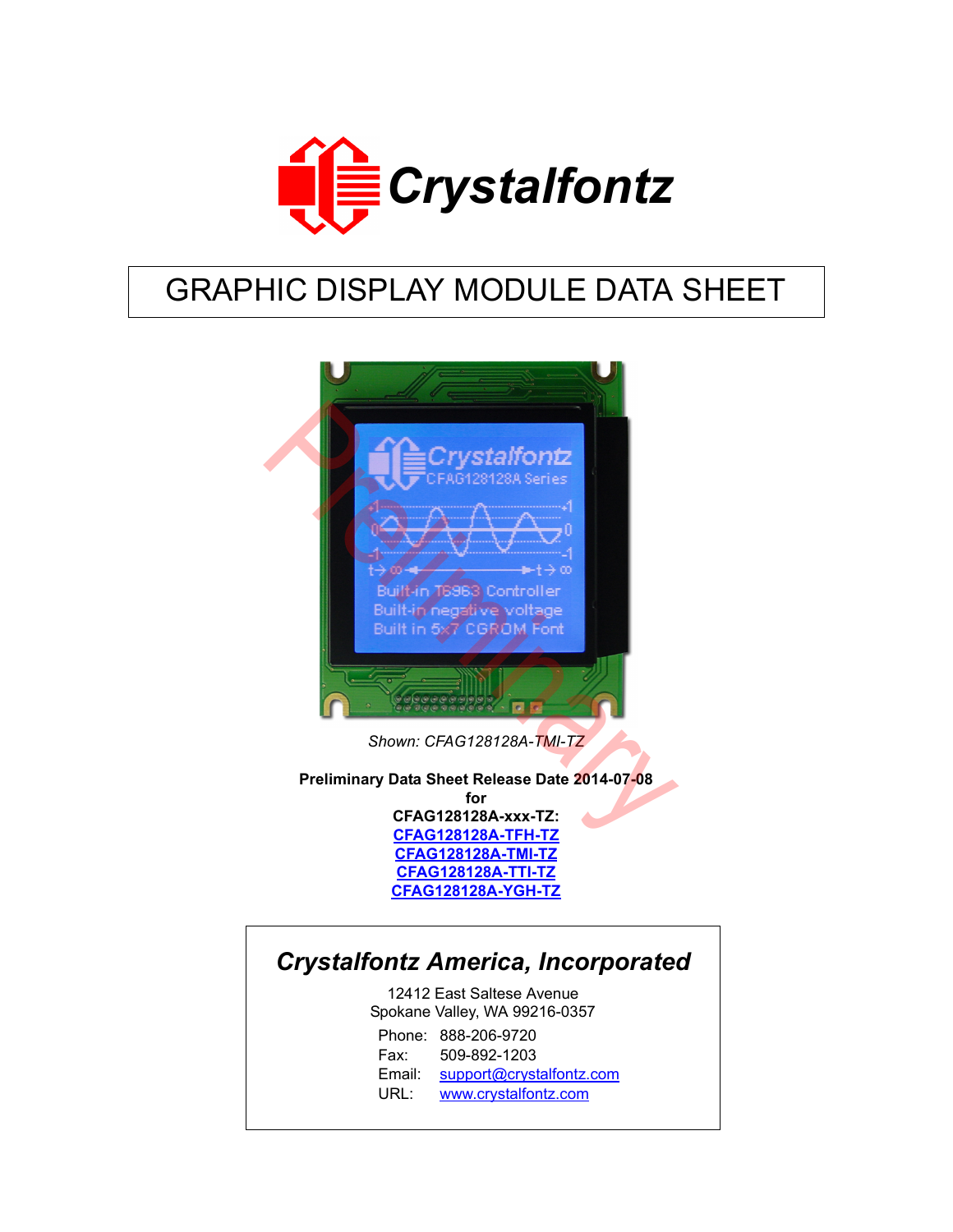

#### **CFAG128128A-xxx-TZ Data Sheet Revision History**

Data Sheet Preliminary Release: 2014-07-08 *CFAG128128A-TFH-TZ, CFAG128128A-TTI-TZ, and CFAG128128A-YGH-TZ: First Data Sheet for new products. CFAG128128A-TMI-TZ:* Revision of previous 2008-04-22 Data Sheet.

#### **About Variations**

We work continuously to improve our products. Because display technologies are quickly evolving, these products may have component or process changes. Slight variations (for example, contrast, color, or intensity) between lots are normal. If you need the highest consistency, whenever possible, order and arrange delivery for your production runs at one time so your displays will be from the same lot.

**The Fine Print**

Certain applications using Crystalfontz America, Inc. products may involve potential risks of death, personal injury, or severe property or environmental damage ("Critical Applications"). CRYSTALFONTZ AMERICA, INC. PRODUCTS ARE NOT DESIGNED, INTENDED, AUTHORIZED, OR WARRANTED TO BE SUITABLE FOR USE IN LIFE-SUPPORT APPLICATIONS, DEVICES OR SYSTEMS OR OTHER CRITICAL APPLICATIONS. Inclusion of Crystalfontz America, Inc. products in such applications is understood to be fully at the risk of the customer. In order to minimize risks associated with customer applications, adequate design and operating safeguards should be provided by the customer to minimize inherent or procedural hazard. Please contact us if you have any questions concerning potential risk applications. mprove our products. Because display technologies are quickly ever<br>ss changes. Slight variations (for example, contrast, color, or intensity<br>sistency, whenever possible, order and arrange delivery for your pro-<br>the same lo

Crystalfontz America, Inc. assumes no liability for applications assistance, customer product design, software performance, or infringements of patents or services described herein. Nor does Crystalfontz America, Inc. warrant or represent that any license, either express or implied, is granted under any patent right, copyright, or other intellectual property right of Crystalfontz America, Inc. covering or relating to any combination, machine, or process in which our products or services might be or are used.

All specifications in Data Sheets and on our website are, to the best of our knowledge, accurate but not guaranteed. Corrections to specifications are made as any inaccuracies are discovered.

Company and product names mentioned in this publication are trademarks or registered trademarks of their respective owners.

Copyright © 2014 by Crystalfontz America, Inc., 12412 East Saltese Avenue, Spokane Valley, WA 99216-0357 U.S.A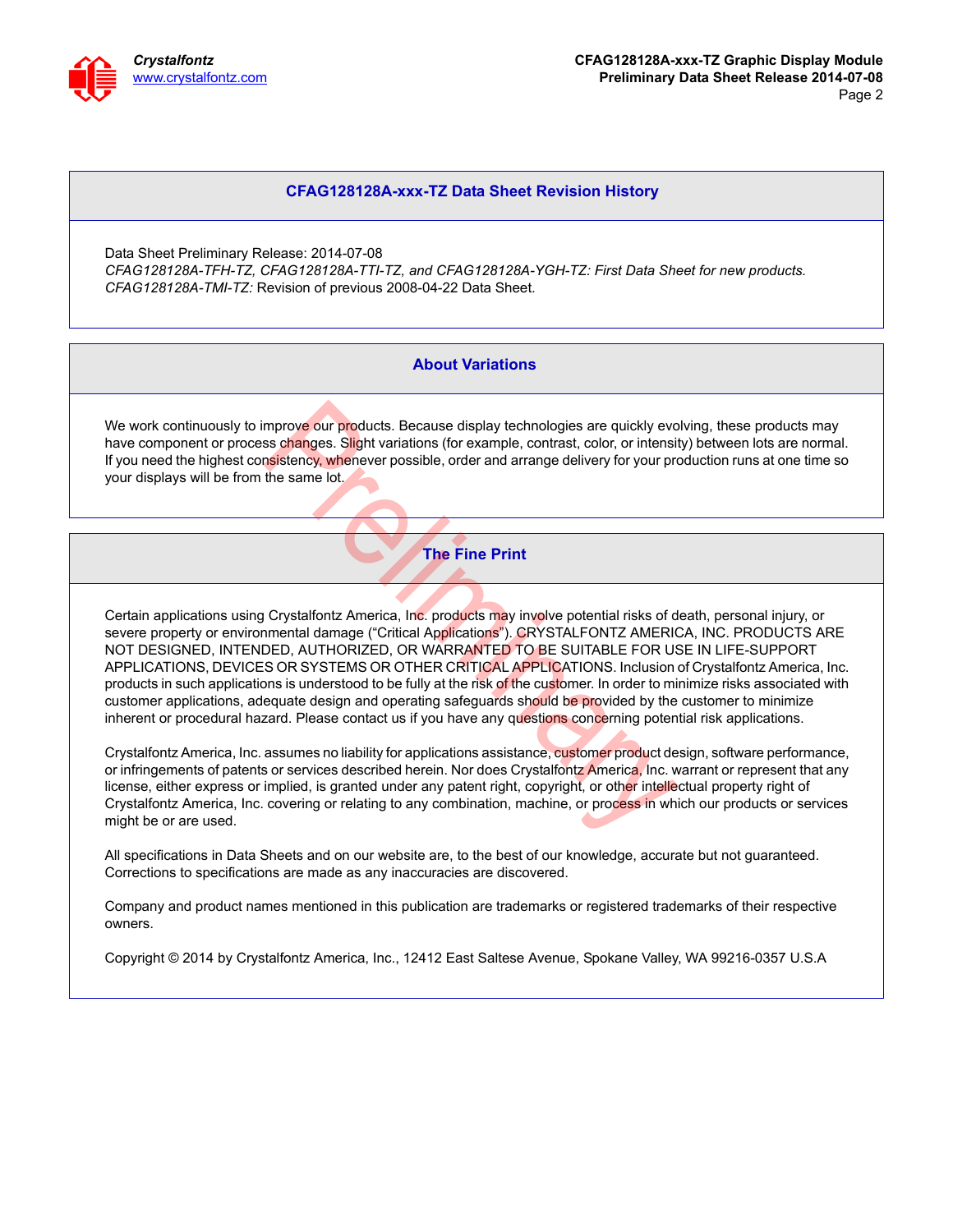

#### **About Volatility**

This module has volatile memory.

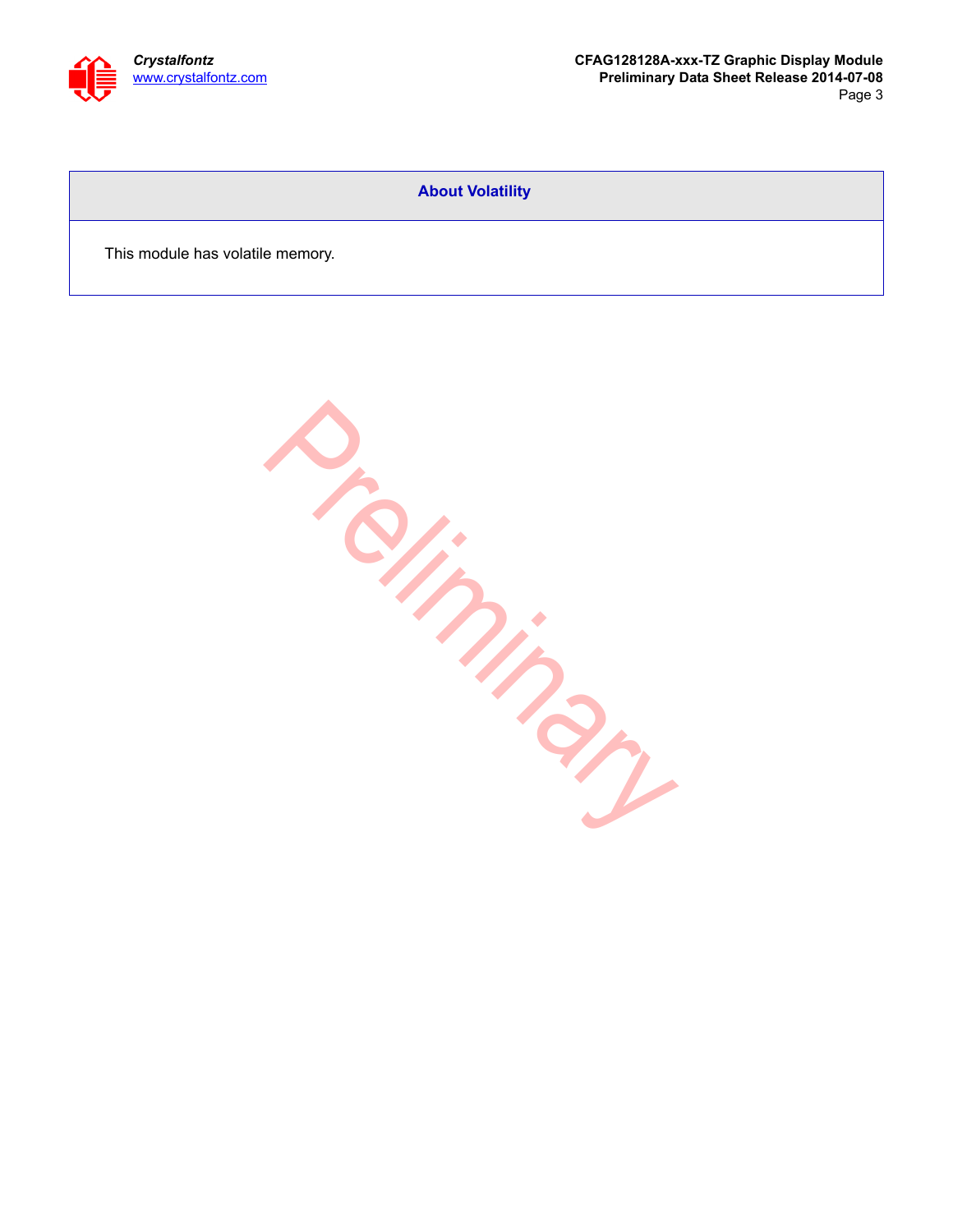

# **CONTENTS**

| OPTICAL SPECIFICATIONS And Account and Account and Account and Account and Account and Account and A |  |
|------------------------------------------------------------------------------------------------------|--|
|                                                                                                      |  |
|                                                                                                      |  |
|                                                                                                      |  |
|                                                                                                      |  |
|                                                                                                      |  |
|                                                                                                      |  |
|                                                                                                      |  |

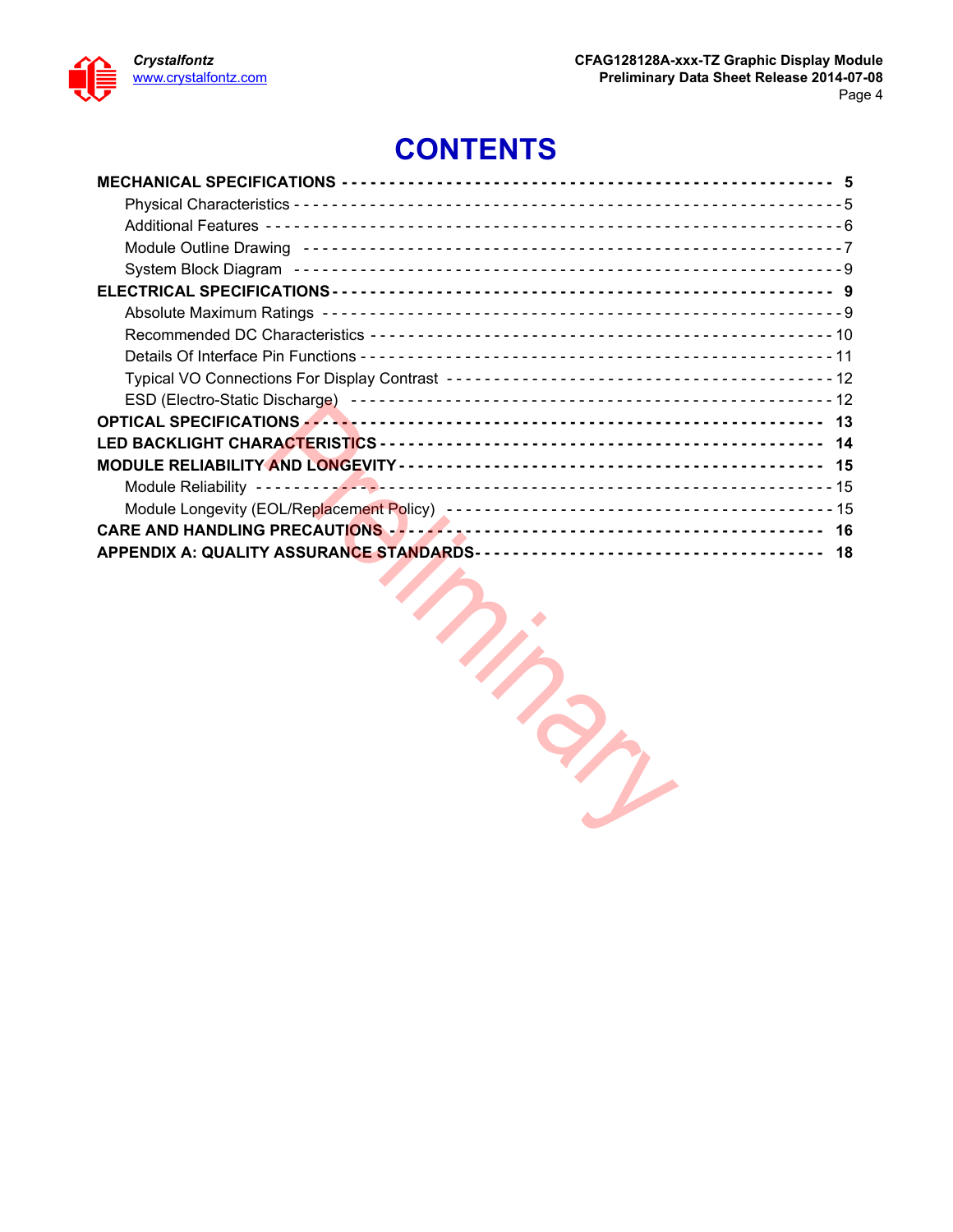

# <span id="page-4-0"></span>**MECHANICAL SPECIFICATIONS**

# <span id="page-4-1"></span>**PHYSICAL CHARACTERISTICS**

**CFAG128128A-TFH-TZ**

| <b>Item</b>           | <b>Dimension</b><br>Unit                                                                                                                                                                                                                                                                       |    |  |  |  |  |  |  |
|-----------------------|------------------------------------------------------------------------------------------------------------------------------------------------------------------------------------------------------------------------------------------------------------------------------------------------|----|--|--|--|--|--|--|
| Number of dots        | 128 x 128                                                                                                                                                                                                                                                                                      |    |  |  |  |  |  |  |
| Module dimension      | 85.0 x 100.0 x 14.5 (MAX)<br>mm                                                                                                                                                                                                                                                                |    |  |  |  |  |  |  |
| View area             | $62.0 \times 62.0$                                                                                                                                                                                                                                                                             | mm |  |  |  |  |  |  |
| Active area           | 55.01 x 55.01                                                                                                                                                                                                                                                                                  | mm |  |  |  |  |  |  |
| Dot size              | $0.40 \times 0.40$                                                                                                                                                                                                                                                                             | mm |  |  |  |  |  |  |
| Dot pitch             | $0.43 \times 0.43$                                                                                                                                                                                                                                                                             | mm |  |  |  |  |  |  |
| LCD type              | <b>FSTN Positive Transflective</b><br>(In LCD production, It will occur slightly color difference. We can<br>only guarantee the same color in the same batch.)                                                                                                                                 |    |  |  |  |  |  |  |
| Duty                  | 1/128                                                                                                                                                                                                                                                                                          |    |  |  |  |  |  |  |
| View direction        | 6 o'clock                                                                                                                                                                                                                                                                                      |    |  |  |  |  |  |  |
| <b>Backlight Type</b> | LED, White                                                                                                                                                                                                                                                                                     |    |  |  |  |  |  |  |
| IC                    | RA6963                                                                                                                                                                                                                                                                                         |    |  |  |  |  |  |  |
| 3128128A-TMI-TZ       |                                                                                                                                                                                                                                                                                                |    |  |  |  |  |  |  |
| LCD type              | STN Negative, Blue Transmissive                                                                                                                                                                                                                                                                |    |  |  |  |  |  |  |
|                       | $(T_{\alpha}, T_{\alpha})$ and $T_{\alpha}$ is the set of $T_{\alpha}$ is the set of $T_{\alpha}$ is the set of $T_{\alpha}$ is the set of $T_{\alpha}$ is the set of $T_{\alpha}$ is the set of $T_{\alpha}$ is the set of $T_{\alpha}$ is the set of $T_{\alpha}$ is the set of $T_{\alpha}$ |    |  |  |  |  |  |  |

**CFAG128128A-TMI-TZ**

| LCD type | <b>STN Negative, Blue Transmissive</b>                              |
|----------|---------------------------------------------------------------------|
|          | (In LCD production, It will occur slightly color difference. We can |
|          | only guarantee the same color in the same batch.)                   |

The other Physical Characteristic specifications are the same as CFAG128128A-TFH-TZ.

#### **CFAG128128A-TTI-TZ**

| LCD type | <b>FSTN</b> Negative Transmissive                                   |
|----------|---------------------------------------------------------------------|
|          | [In LCD production, It will occur slightly color difference. We can |
|          | only guarantee the same color in the same batch.)                   |

The other Physical Characteristic specifications are the same as CFAG128128A-TFH-TZ.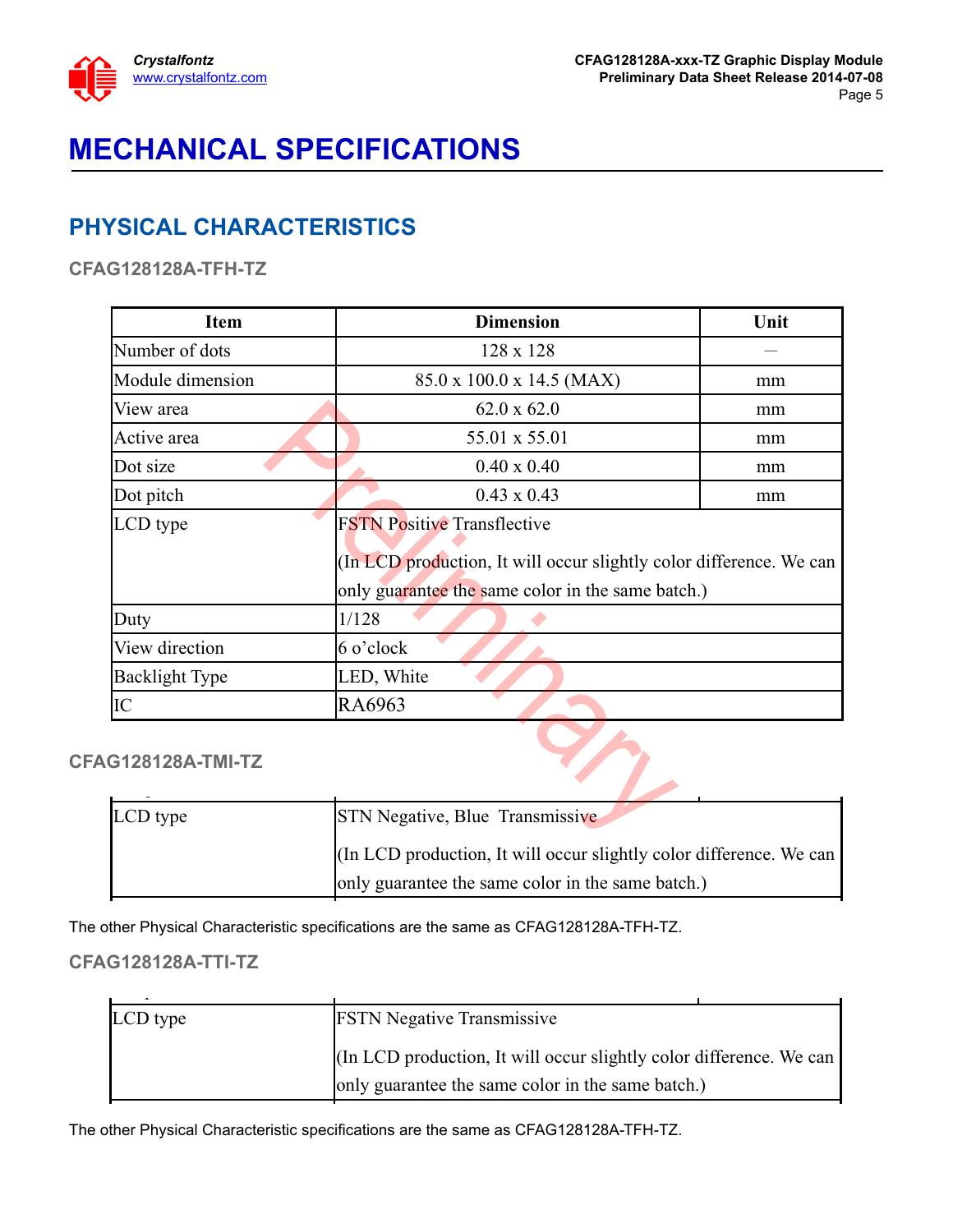

#### **CFAG0128128A-YGH-TZ**

| LCD type | <b>STN Positive, Gray Transflective</b>                             |
|----------|---------------------------------------------------------------------|
|          | (In LCD production, It will occur slightly color difference. We can |
|          | only guarantee the same color in the same batch.)                   |

The other Physical Characteristic specifications are the same as CFAG128128A-TFH-TZ.

#### <span id="page-5-0"></span>**ADDITIONAL FEATURES**

- These display modules have a RAiO RA6963 Dot Matrix LCD Controller LSI. For interface information and other details, see **controller datasheets** on our website.
- $\Box$  Built-in negative voltage and temperature compensation.
- □ RoHS compliant. Factory is ISO certified.

**Priming**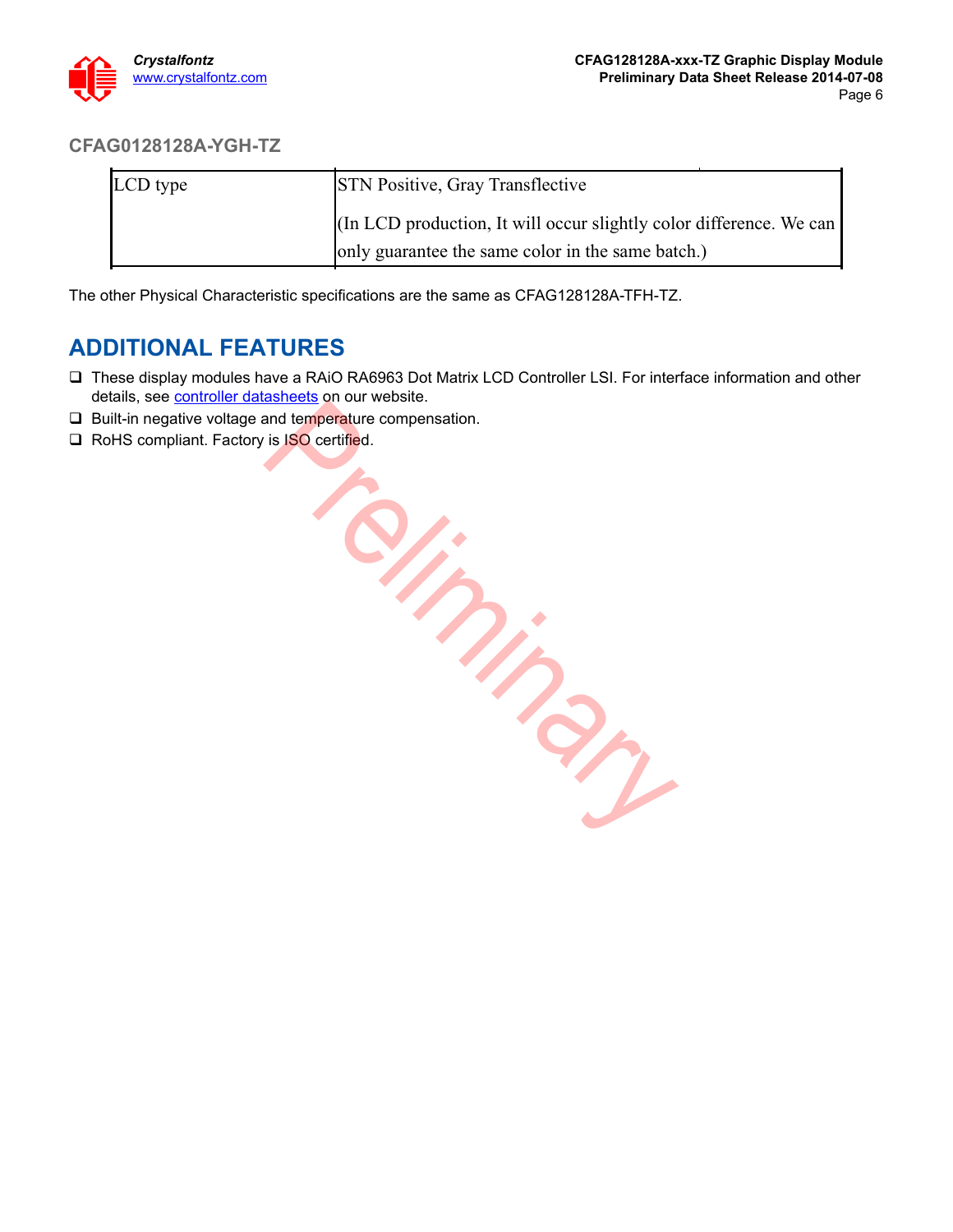

## <span id="page-6-0"></span>**MODULE OUTLINE DRAWING**

**CFAG128128A-TFH-TZ, CFAG128128A-TMI-TZ, AND CFAG128128A-TTI-TZ**

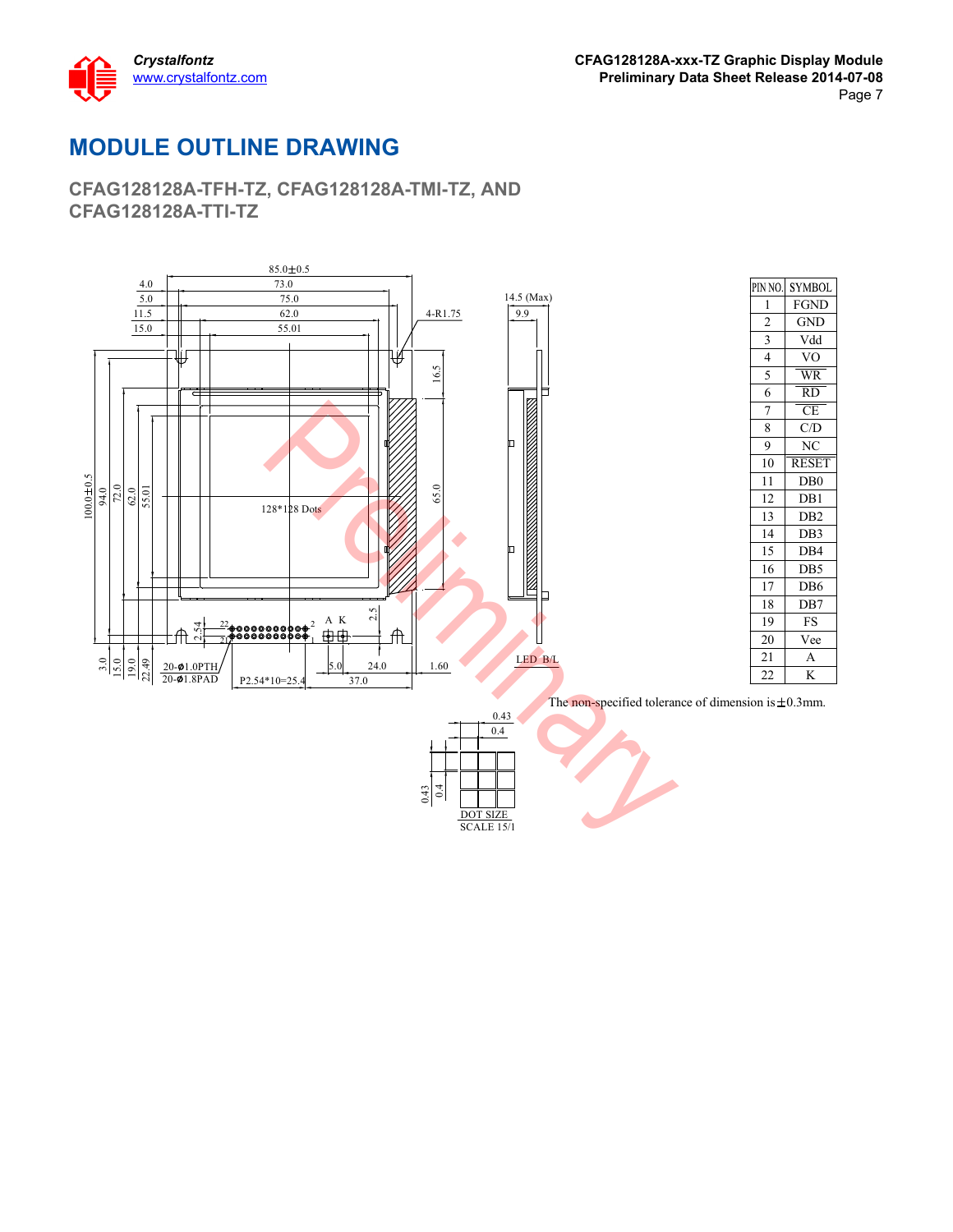

#### **CFAG0128128A-YGH-TZ**

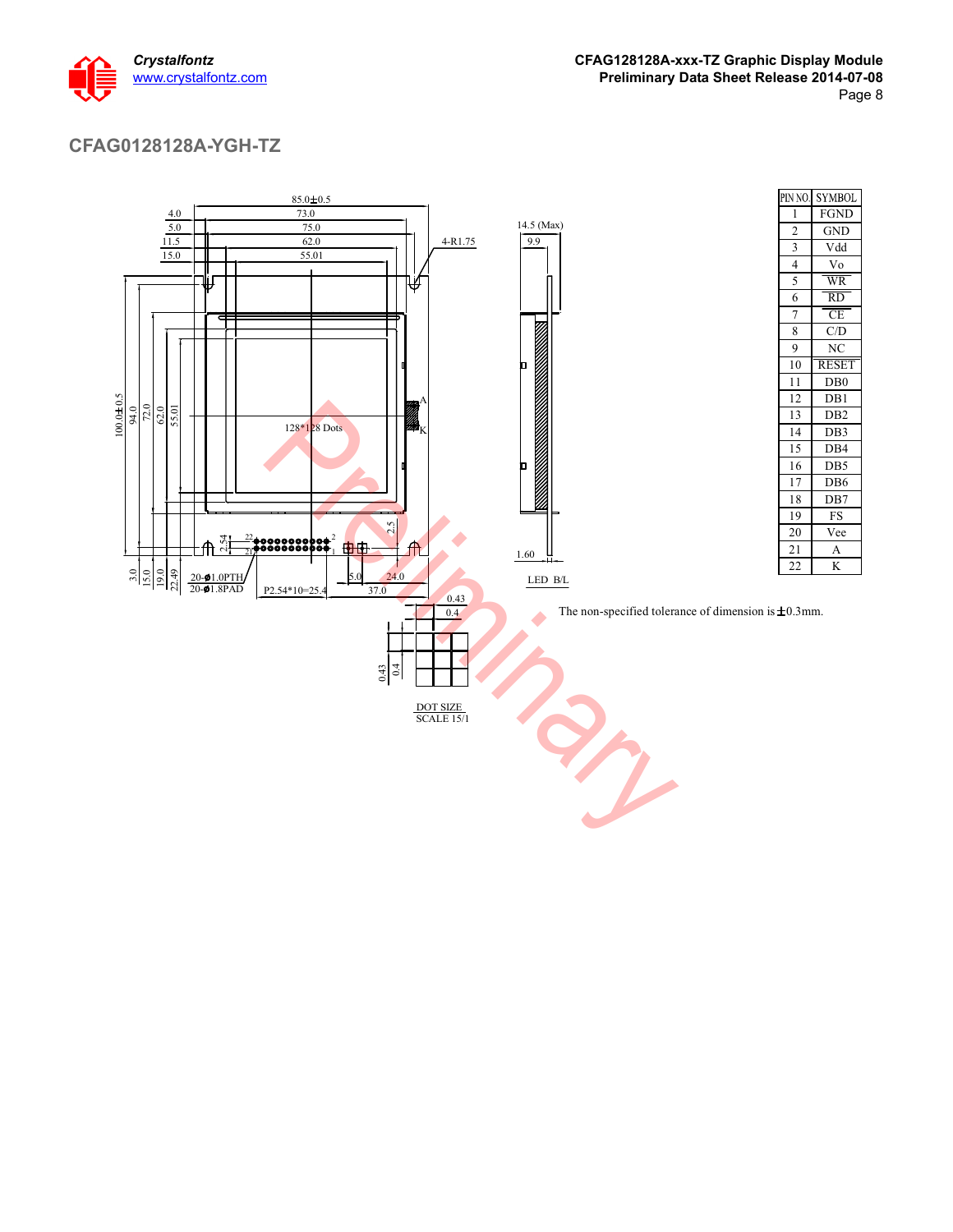

# <span id="page-8-0"></span>**SYSTEM BLOCK DIAGRAM**



## <span id="page-8-2"></span><span id="page-8-1"></span>**ABSOLUTE MAXIMUM RATINGS**

| <b>Item</b>                  | <b>Symbol</b>                   | Min    | <b>Typ</b> | <b>Max</b>   | Unit |
|------------------------------|---------------------------------|--------|------------|--------------|------|
| <b>Operating Temperature</b> | $T_{OP}$                        | $-20$  |            | $+70$        | °C   |
| <b>Storage Temperature</b>   | $T_{ST}$                        | $-30$  |            | $+80$        | °C   |
| Input Voltage                | $\rm V_{\scriptscriptstyle IN}$ | $-0.3$ |            | $V_{DD}+0.3$ |      |
| Supply Voltage For Logic     | $V$ DD- $V_{SS}$                | $-0.3$ |            | $+7.0$       |      |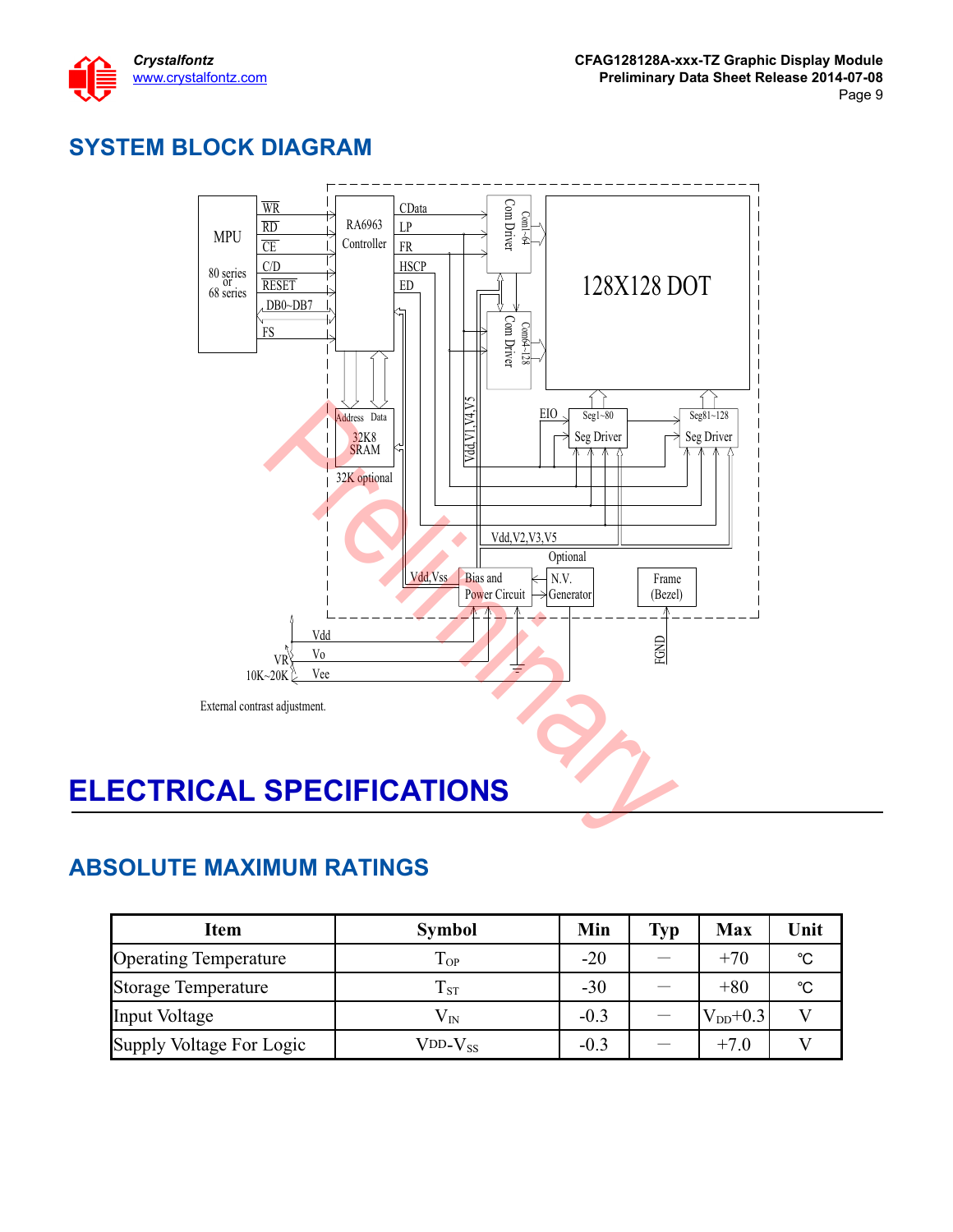

# <span id="page-9-0"></span>**RECOMMENDED DC CHARACTERISTICS**

| <b>Item</b>              | <b>Symbol</b>       | Condition          | Min              | Typ   | <b>Max</b>     | Unit                    |
|--------------------------|---------------------|--------------------|------------------|-------|----------------|-------------------------|
| Supply Voltage For Logic | $V_{DD}$ - $V_{SS}$ |                    | 3.0              |       | 5.5            | V                       |
| Supply Voltage For LCD   | $V_{DD}$ - $V_0$    | $Ta = -20$ °C      |                  |       | 18.6           | $\rm V$                 |
| *Note                    |                     | $Ta = 25^{\circ}C$ | 16.2             | 16.35 | 16.5           | $\overline{\mathsf{V}}$ |
|                          |                     | $Ta=70^{\circ}C$   | 15.2             |       |                | $\mathbf{V}$            |
| Input High Volt.         | $V_{IH}$            |                    | $0.8V$ DD        |       | $V_{DD}$       | V                       |
| Input Low Volt.          | $V_{IL}$            |                    | $\theta$         |       | $0.2$ $V_{DD}$ | V                       |
| Output High Volt.        | $V_{OH}$            |                    | $VDD-0.3$        |       | $\rm V_{DD}$   | $\overline{\mathsf{V}}$ |
| Output Low Volt.         | $\rm V_{OL}$        |                    | $\boldsymbol{0}$ |       | 0.3            | $\overline{\mathsf{V}}$ |
| <b>Supply Current</b>    | $_{\text{DD}}$      |                    |                  | 45    | 50             | mA                      |

\* Note: Please design the VOP adjustment circuit on customer's main board

Prince of the Contract of the Contract of the Contract of the Contract of The Contract of The Contract of The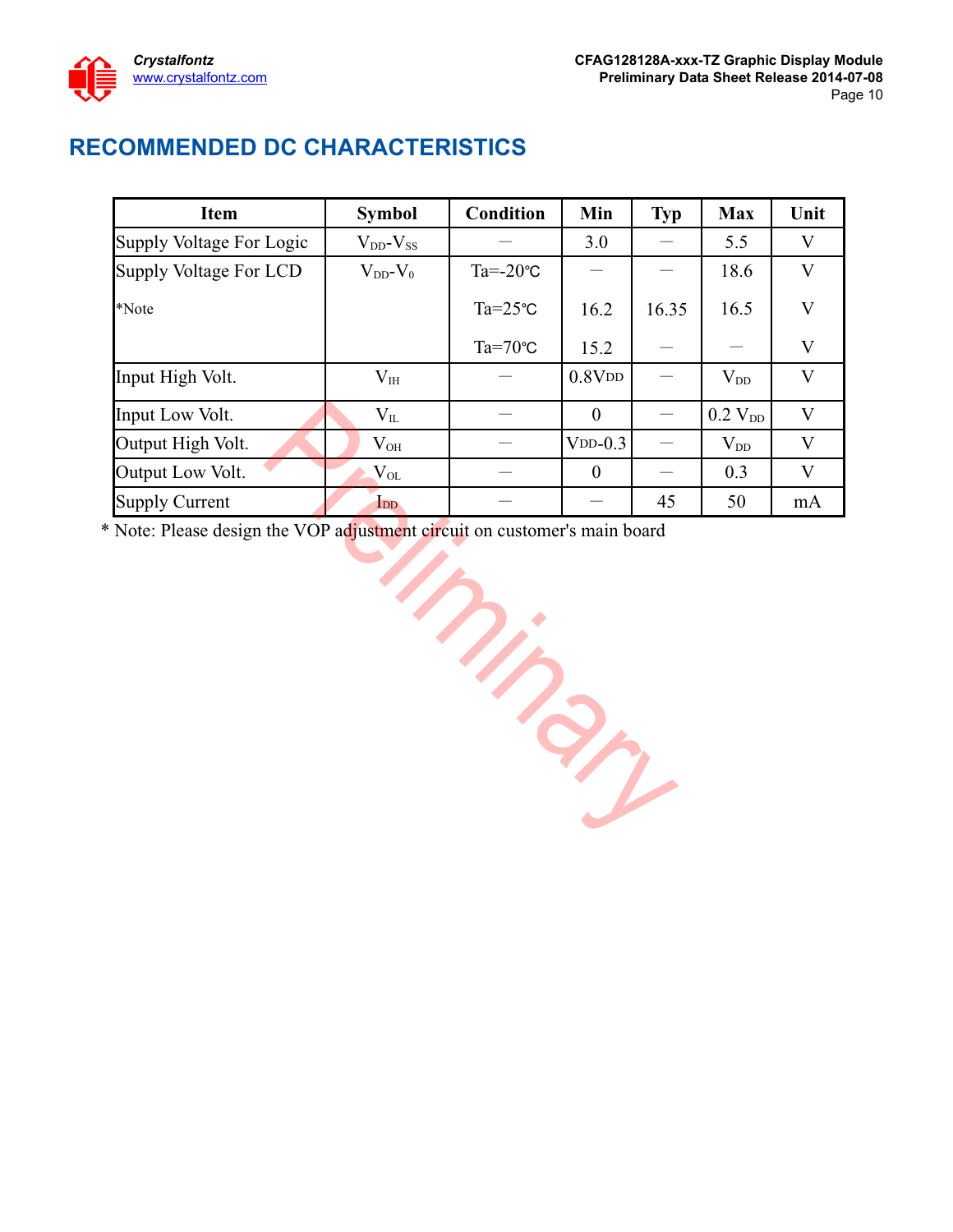

# <span id="page-10-0"></span>**DETAILS OF INTERFACE PIN FUNCTIONS**

| Pin No.        | <b>Symbol</b>    | Level        | Description                                         |
|----------------|------------------|--------------|-----------------------------------------------------|
| $\mathbf{1}$   | <b>FGND</b>      |              | Frame ground                                        |
| $\mathfrak{2}$ | <b>GND</b>       | 0V           | Ground                                              |
| 3              | Vdd              |              | Power supply for logic                              |
| 4              | Vo               |              | Power supply for LCD driver                         |
| 5              | /WR              | $\mathbf{L}$ | Data write. Write data into RA6963 when /WR = $L$   |
| 6              | /RD              | L            | Data read. Read data from RA6963 when $RD = L$      |
| 7              | /CE              | L            | Chip enable the controller RA6963                   |
| 8              | C/D              | H/L          | WR=L, C/D=H : Command Write C/D=L: Data write       |
| 9              | NC               |              | No connection                                       |
| 10             | /RESET           | L            | Reset signal                                        |
| 11             | D <sub>B</sub> 0 | H/L          | Data bus line                                       |
| 12             | DB1              | H/L          | Data bus line                                       |
| 13             | D <sub>B2</sub>  | H/L          | Data bus line                                       |
| 14             | DB <sub>3</sub>  | H/L          | Data bus line                                       |
| 15             | DB <sub>4</sub>  | H/L          | Data bus line                                       |
| 16             | DB5              | H/L          | Data bus line                                       |
| 17             | D <sub>B6</sub>  | H/L          | Data bus line                                       |
| 18             | DB7              | H/L          | Data bus line                                       |
| 19             | FS               | H/L          | Pins for selection of font; $H: 6 * 8$ , $L: 8 * 8$ |
| 20             | Vee              |              | Negative Voltage Output                             |
| 21             | A                |              | Power supply for $B/L +$                            |
| 22             | K                |              | Power supply for $B/L$ –                            |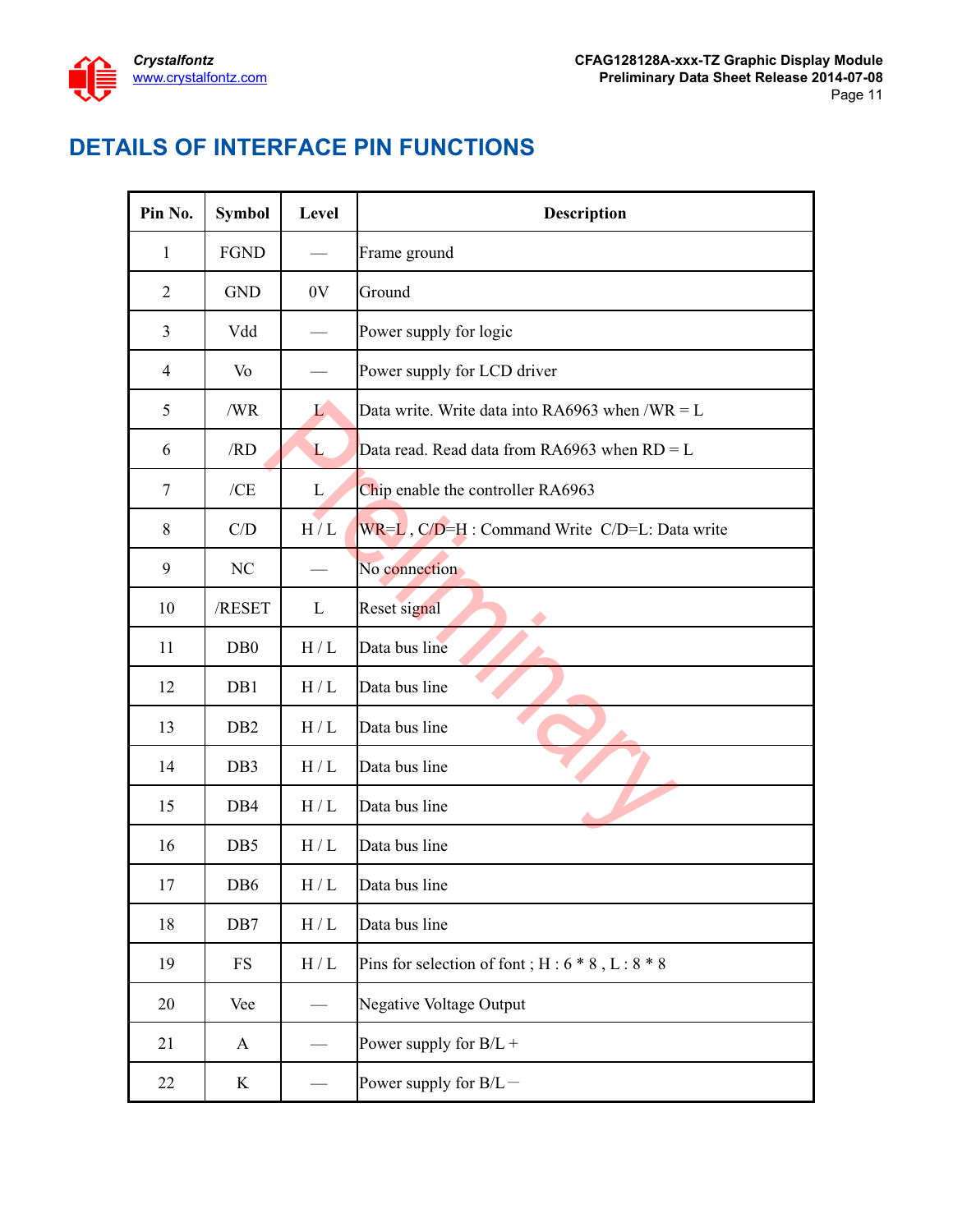

# <span id="page-11-0"></span>**TYPICAL VO CONNECTIONS FOR DISPLAY CONTRAST**



## <span id="page-11-1"></span>**ESD (ELECTRO-STATIC DISCHARGE)**

The circuitry is industry standard CMOS logic and is susceptible to ESD damage. Please use industry standard antistatic precautions as you would for any other static sensitive devices such as expansion cards, motherboards, or integrated circuits. Ground your body, work surfaces, and equipment.

Preliminary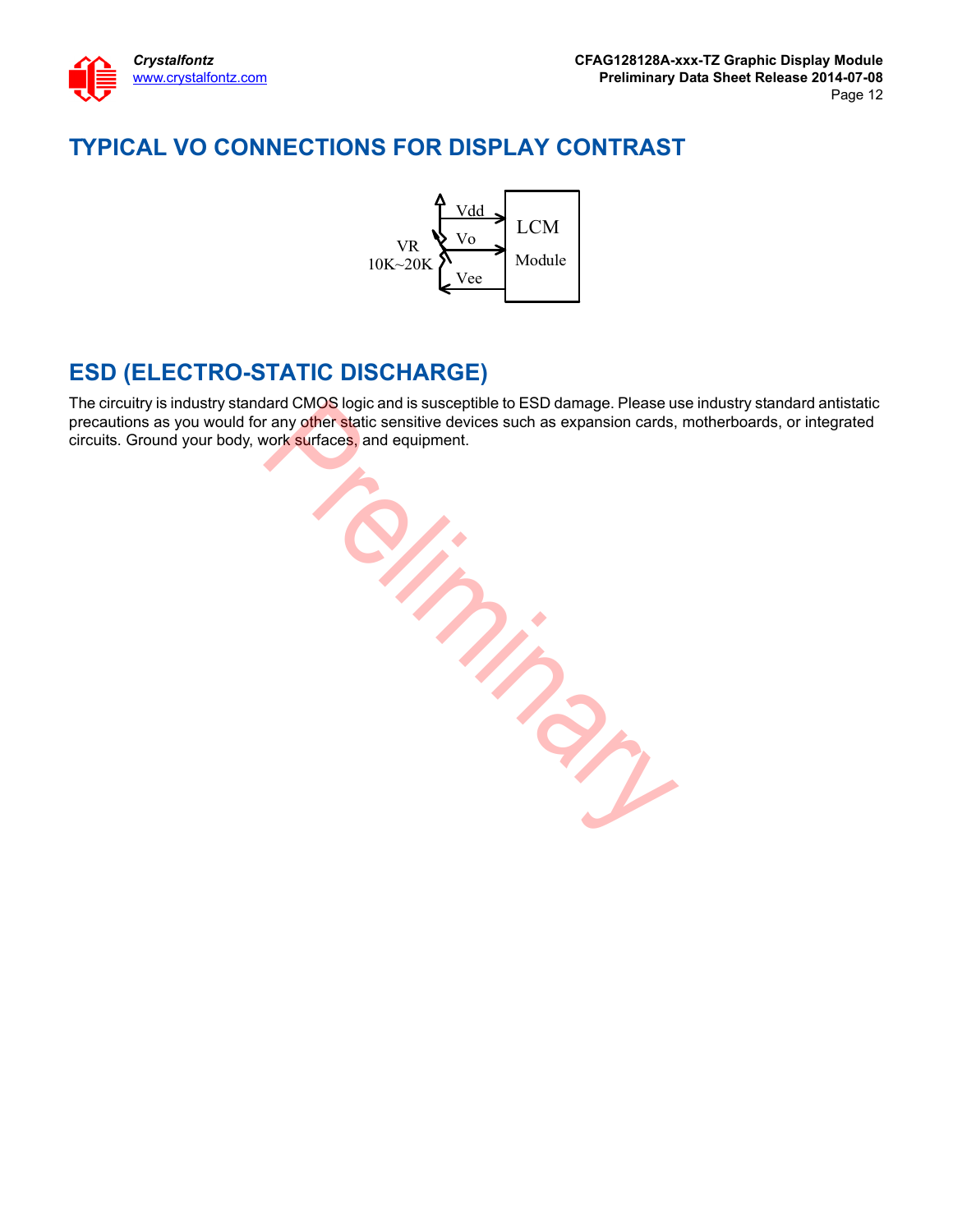

# <span id="page-12-0"></span>**OPTICAL SPECIFICATIONS**

#### **CFAG128128A-TFH-TZ AND CFAG128128A-TTI-TZ**

| Item           | <b>Symbol</b> | <b>Condition</b> | Min              | <b>Typ</b> | Max | Unit                 |
|----------------|---------------|------------------|------------------|------------|-----|----------------------|
| View Angle     | $\theta$      | $CR \ge 2$       | $\boldsymbol{0}$ |            | 30  | $\psi = 180^\circ$   |
|                | $\theta$      | $CR \ge 2$       | $\boldsymbol{0}$ |            | 60  | $\psi = 0^{\circ}$   |
|                | $\theta$      | $CR \ge 2$       | $\boldsymbol{0}$ |            | 45  | $\psi = 90^\circ$    |
|                | $\theta$      | $CR \geq 2$      | $\theta$         |            | 45  | $\psi = 270^{\circ}$ |
| Contrast Ratio | <b>CR</b>     |                  |                  | 5          |     |                      |
| Response Time  | T rise        |                  |                  | 200        | 300 | ms                   |
|                | T fall        |                  |                  | 250        | 350 | ms                   |

**Definition of Operation Voltage (Vop)** Definition of Response Time (Tr, Tf)



**Conditions :**

Operating Voltage : Vop Viewing Angle( $\theta$ ,  $\phi$ ) : 0°, 0° Frame Frequency : 64 HZ Driving Waveform : 1/N duty, 1/a bias

10%

#### **Definition of viewing angle(CR**ฺ**2)**

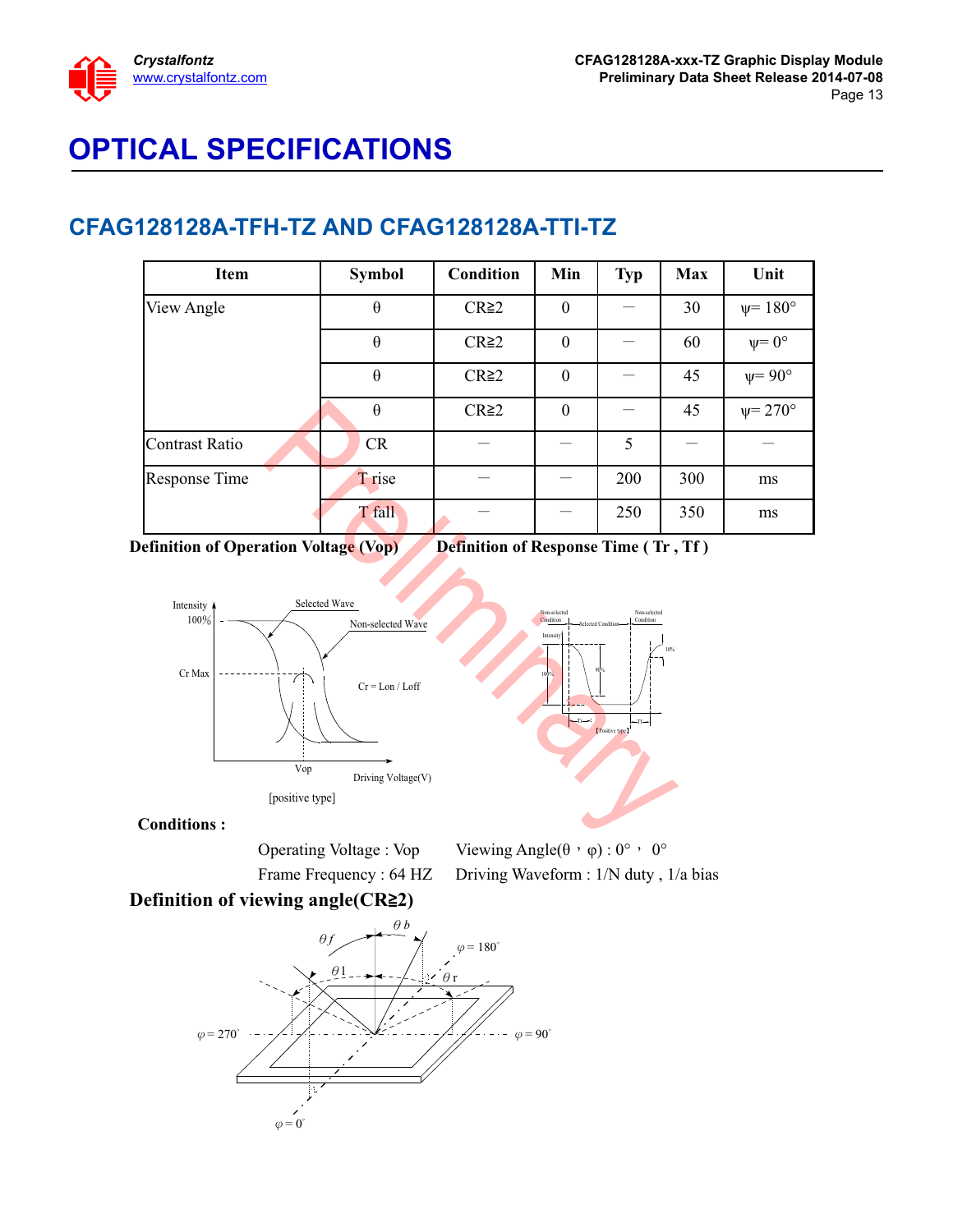

# **CFAG0128128A-YGH-TZ AND CFAG128128A-TMI-TZ**

| <b>Item</b>    | <b>Symbol</b> | <b>Condition</b> | Min              | <b>Typ</b> | <b>Max</b> | Unit                 |
|----------------|---------------|------------------|------------------|------------|------------|----------------------|
| View Angle     | $\theta$      | $CR \geq 2$      | $\boldsymbol{0}$ |            | 20         | $ψ = 180°$           |
|                | $\theta$      | $CR \geq 2$      | $\theta$         |            | 40         | $\psi = 0^{\circ}$   |
|                | $\theta$      | $CR \geq 2$      | $\mathbf{0}$     |            | 30         | $\psi = 90^{\circ}$  |
|                | $\theta$      | $CR \ge 2$       | $\mathbf{0}$     |            | 30         | $\psi = 270^{\circ}$ |
| Contrast Ratio | <b>CR</b>     |                  |                  | 3          |            |                      |
| Response Time  | T rise        |                  |                  | 200        | 300        | ms                   |
|                | T fall        |                  |                  | 250        | 350        | ms                   |

# <span id="page-13-0"></span>**LED BACKLIGHT CHARACTERISTICS**

# **CFAG128128A-TFH-TZ, CFAG128128A-TMI-TZ, AND CFAG128128A-TTI-TZ**

| esponse Time                                            |                   | T rise |            |            |                | 200         | 300 | ms               |
|---------------------------------------------------------|-------------------|--------|------------|------------|----------------|-------------|-----|------------------|
|                                                         |                   | T fall |            |            |                | 250         | 350 | ms               |
| <b>D BACKLIGHT CHARACTERISTICS</b>                      |                   |        |            |            |                |             |     |                  |
| G128128A-TFH-TZ, CFAG128128A-TMI-TZ, AND CFAG128128A-TT |                   |        |            |            |                |             |     |                  |
| <b>PARAMETER</b>                                        | <b>SYMBOL MIN</b> |        | <b>TYP</b> | <b>MAX</b> | <b>UNIT</b>    | <b>TEST</b> |     | <b>CONDITION</b> |
| <b>Supply Current</b>                                   | <b>ILED</b>       |        | 96         | 120        | m <sub>A</sub> | $V=3.5V$    |     |                  |
| <b>Supply Voltage</b>                                   | V                 | 3.4    | 3.5        | 3.6        | $\bf V$        |             |     |                  |
| <b>Reverse Voltage</b>                                  | VR                |        |            | 5          | $\bf{V}$       |             |     |                  |
|                                                         |                   |        |            |            |                |             |     |                  |

## **CFAG0128128A-YGH-TZ**

| <b>PARAMETER</b>       | <b>SYMBOL MIN</b> |     | <b>TYP</b> | <b>MAX</b> | <b>UNIT</b> | <b>CONDITION</b><br>TEST |
|------------------------|-------------------|-----|------------|------------|-------------|--------------------------|
| <b>Supply Current</b>  | <b>ILED</b>       | 450 | 500        | 600        | <b>ImA</b>  | $V=4.2V$                 |
| <b>Supply Voltage</b>  |                   | 4.0 | 4.2        | 4.4        |             |                          |
| <b>Reverse Voltage</b> | <b>VR</b>         |     |            | 5          |             |                          |
| Wavelength             | $\Lambda p$       | 568 | 570        | 574        | nm          | ILED=500mA               |
|                        |                   |     |            |            |             |                          |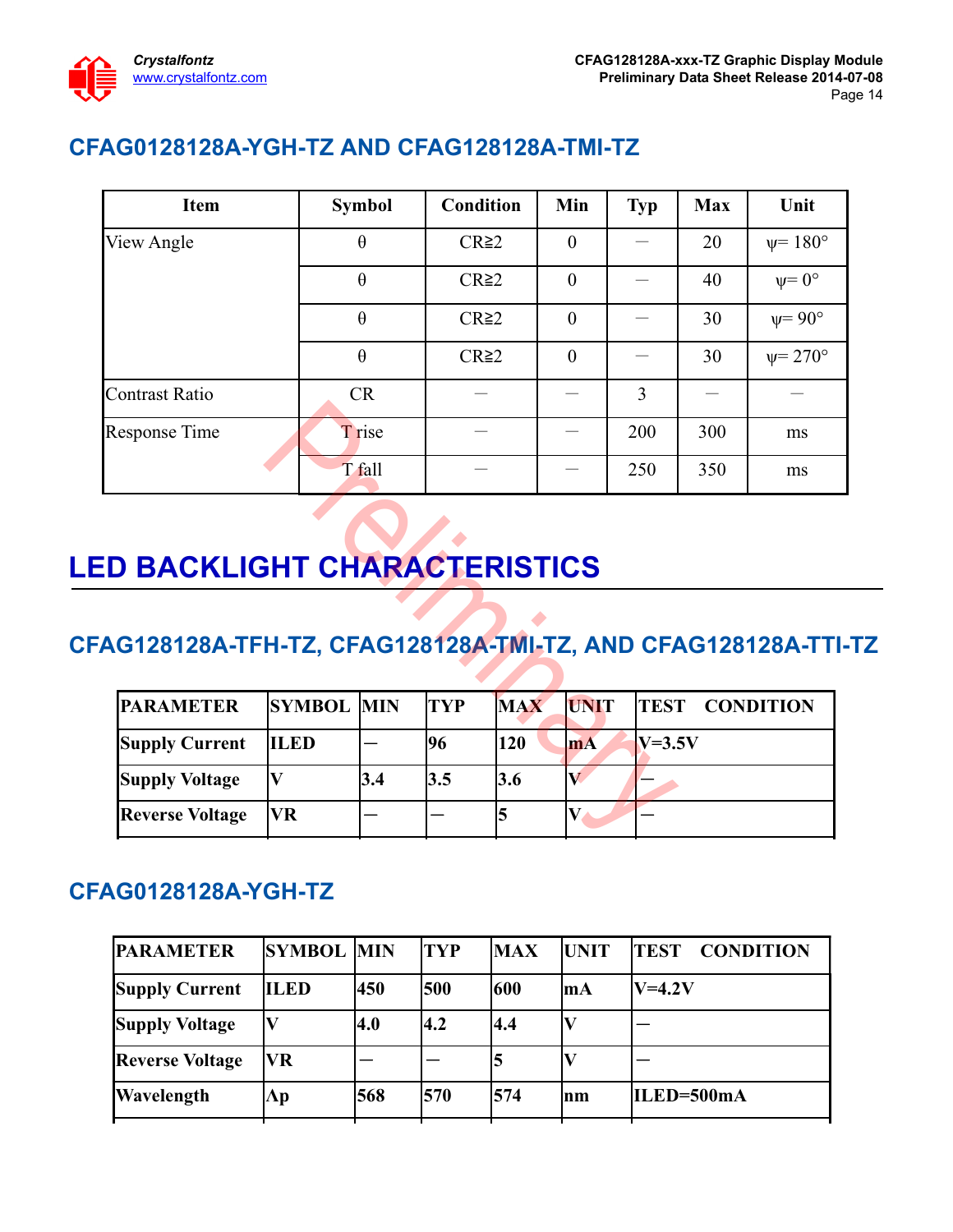

# <span id="page-14-0"></span>**MODULE RELIABILITY AND LONGEVITY**

## <span id="page-14-1"></span>**MODULE RELIABILITY**

Values listed below are approximate and represent typical lifetime.

| <b>SPECIFICATION</b>    |                                         |  |
|-------------------------|-----------------------------------------|--|
| 50,000 to 100,000 hours |                                         |  |
| <b>Power-On Hours</b>   | % of Initial Brightness<br>(New Module) |  |
| <10,000 hours           | $>70\%$                                 |  |
| <50,000 hours           | $>50\%$                                 |  |
|                         |                                         |  |

#### Notes

| Backlights with White LEDs                                                                                                                                                                                                                                                                                                                                                                                                                                                                                           |                                                                                                                                                 | <10,000 hours        | >70%    |
|----------------------------------------------------------------------------------------------------------------------------------------------------------------------------------------------------------------------------------------------------------------------------------------------------------------------------------------------------------------------------------------------------------------------------------------------------------------------------------------------------------------------|-------------------------------------------------------------------------------------------------------------------------------------------------|----------------------|---------|
|                                                                                                                                                                                                                                                                                                                                                                                                                                                                                                                      |                                                                                                                                                 | <50,000 hours        | $>50\%$ |
| <b>Notes</b><br>Under operating and storage temperature specification limitations, humidity noncondensing) RH up to 65%, and no exposure to<br>direct sunlight.                                                                                                                                                                                                                                                                                                                                                      |                                                                                                                                                 |                      |         |
| The white LEDs dim over time, especially if driven with high currents. The dimming may not be noticeable when a single display is<br>installed. However, if a new display is installed next to a display that has been on continuously for a very long time, you will see<br>the difference. To preserve the lifetime of white LEDs, we recommend that white LED backlights are dimmed or turned off when<br>not needed. Also, please do not use more current than you need to achieve your brightness requirements. |                                                                                                                                                 |                      |         |
|                                                                                                                                                                                                                                                                                                                                                                                                                                                                                                                      |                                                                                                                                                 |                      |         |
| <b>CFAG0128128A-YGH-TZ</b>                                                                                                                                                                                                                                                                                                                                                                                                                                                                                           |                                                                                                                                                 | <b>SPECIFICATION</b> |         |
| Including yellow-green<br>LED backlight                                                                                                                                                                                                                                                                                                                                                                                                                                                                              | Brightness will be >50% of a new module's initial brightness for at least 50,000 hours of<br>operation when supply to each LED is below 120 mA. |                      |         |
| <b>Notes</b><br>Under operating and storage temperature specification limitations, humidity noncondensing) RH up to 65%, and no exposure to<br>direct sunlight.                                                                                                                                                                                                                                                                                                                                                      |                                                                                                                                                 |                      |         |
| <b>MODULE LONGEVITY (EOL/REPLACEMENT POLICY)</b>                                                                                                                                                                                                                                                                                                                                                                                                                                                                     |                                                                                                                                                 |                      |         |
| Crystalfontz is committed to making all of our modules available for as long as possible. For each module we introduce,                                                                                                                                                                                                                                                                                                                                                                                              |                                                                                                                                                 |                      |         |

#### Notes

## <span id="page-14-2"></span>**MODULE LONGEVITY (EOL/REPLACEMENT POLICY)**

Crystalfontz is committed to making all of our modules available for as long as possible. For each module we introduce, we intend to offer it indefinitely. We do not preplan a module's obsolescence. The majority of modules we have introduced are still available.

We recognize that discontinuing a module may cause problems for some customers. However, rapidly changing technologies, component availability, or low customer order levels may force us to discontinue ("End of Life" EOL) a module. For example, we must occasionally discontinue a module when a supplier discontinues a component or a manufacturing process becomes obsolete. When we discontinue a module, we will do our best to find an acceptable replacement module with the same fit, form, and function.

In most situations, you will not notice a difference when comparing a "fit, form, and function" replacement module to the discontinued module. However, sometimes a change in component or process for the replacement module results in a slight variation, perhaps an improvement, over the previous design.

Although the replacement module is still within the stated Data Sheet specifications and tolerances of the discontinued module, changes may require modification to your circuit and/or firmware. Possible changes include: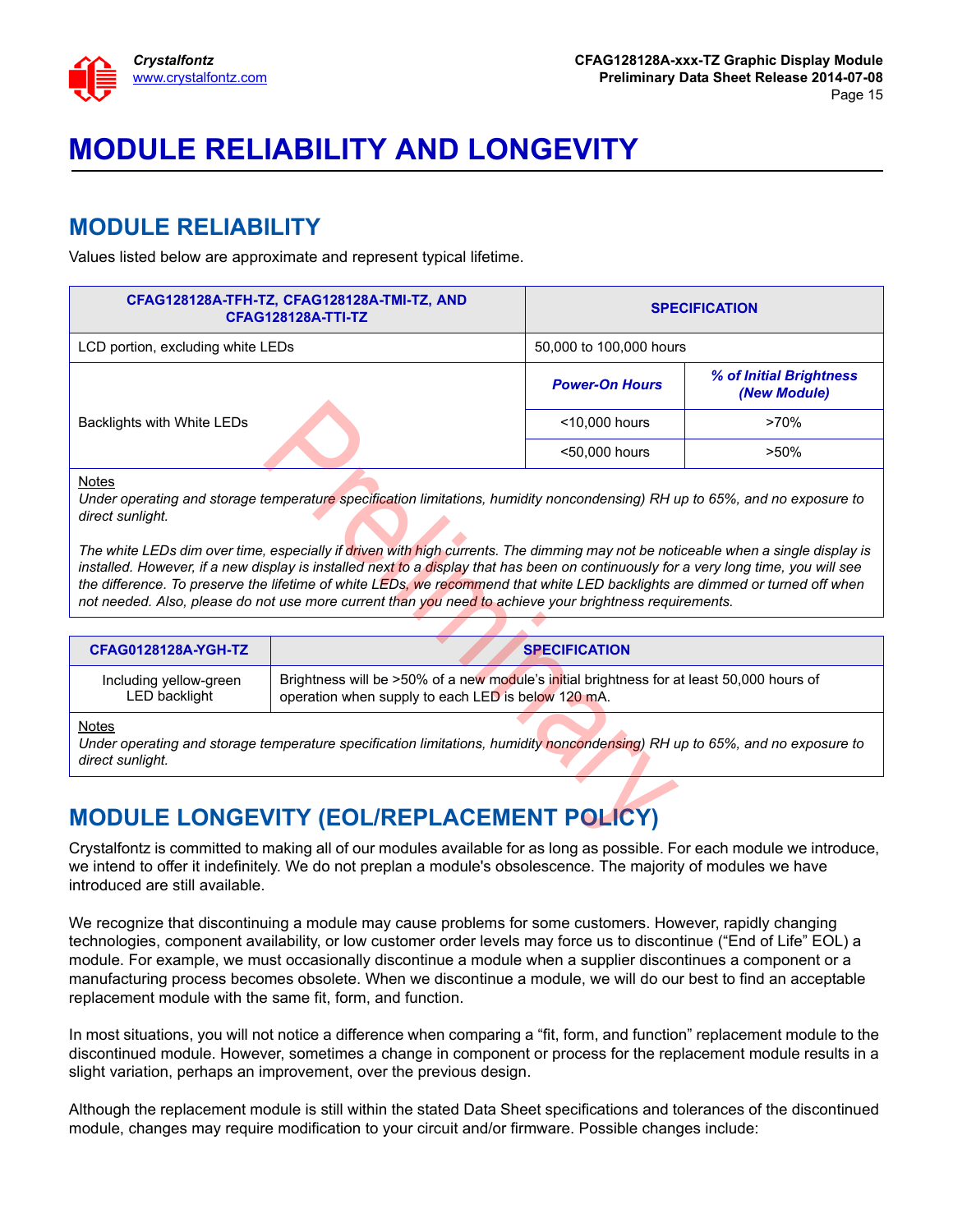

- *Backlight LEDs.* Brightness may be affected (perhaps the new LEDs have better efficiency) or the current they draw may change (new LEDs may have a different VF).
- *Controller.* A new controller may require minor changes in your code.
- *Component tolerances.* Module components have manufacturing tolerances. In extreme cases, the tolerance stack can change the visual or operating characteristics.

Please understand that we avoid changing a module whenever possible; we only discontinue a module if we have no other option. We will post Part Change Notices on the product's web page as soon as possible. If interested, you can subscribe to future part change notifications.

# <span id="page-15-0"></span>**CARE AND HANDLING PRECAUTIONS**

For optimum operation of the module and to prolong its life, please follow the precautions below. Excessive voltage will shorten the life of the module. You must drive the display within the specified voltage limit. See Absolute Maximum [Ratings \(Pg. 9\)](#page-8-2).

# **HANDLING CAUTION FOR MODULES SHIPPED IN TRAYS**

If you receive display modules packed in <mark>t</mark>rays, handle trays carefully by supporting the entire tray. Trays were made to immobilize the display modules inside their packing carton. Trays are not designed to be rigid. Do not carry trays by their edges; trays and display modules may be damaged.

# **ESD (ELECTRO-STATIC DISCHARGE)**

The circuitry is industry standard CMOS logic and is susceptible to ESD damage. Please use industry standard antistatic precautions as you would for any other static sensitive devices such as expansion cards, motherboards, or integrated circuits. Ground your body, work surfaces, and equipment.

## **DESIGN AND MOUNTING**

- The exposed surface of the "glass" is actually a polarizer laminated on top of the glass. To protect the soft plastic polarizer from damage, the module ships with a protective film over the polarizer. Please peel off the protective film slowly. Peeling off the protective film abruptly may generate static electricity. Produle and to prolong its life, please follow the precautions<br>
Product and to prolong its life, please follow the precautions<br>
Prelimit Section Manuson Control of the display within the specified voltage limit<br>
Prelimitio
- The polarizer is made out of soft plastic and is easily scratched or damaged. When handling the module, avoid touching the polarizer. Finger oils are difficult to remove.
- To protect the soft plastic polarizer from damage, place a transparent plate (for example, acrylic, polycarbonate, or glass) in front of the module, leaving a small gap between the plate and the display surface. We use GE HP-92 Lexan, which is readily available and works well.
- Do not disassemble or modify the module.
- Do not reverse polarity to the power supply connections. Reversing polarity will immediately ruin the module.
- Use care to keep the exposed terminals clean. Contamination, including fingerprints may make soldering difficult, and the reliability of the soldered connection poor.

# **AVOID SHOCK, IMPACT, TORQUE, OR TENSION**

- Do not expose the module to strong mechanical shock, impact, torque, or tension.
- Do not drop, toss, bend, or twist the module.
- $\bullet$  Do not place weight or pressure on the module.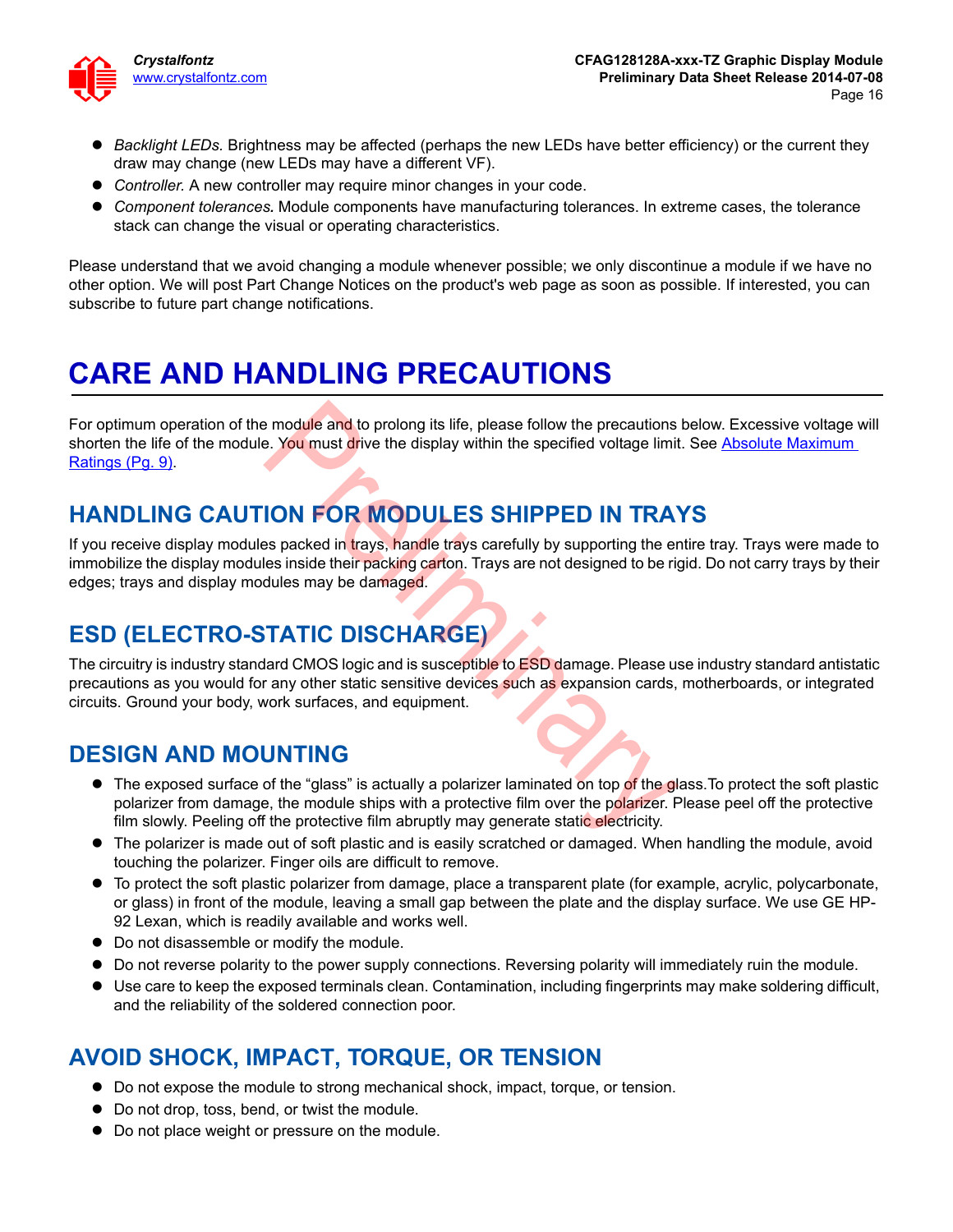

# **IF PANEL BREAKS**

All electronics may contain harmful substances. Avoid contamination by using care to avoid damage during handling. If any residues, gases, powders, liquids, or broken fragments come in contact with your skin, eyes, mouth, or lungs, immediately contact your local poison control or emergency medical center.

## **HOW TO CLEAN**

- 1. Turn display off.
- 2. Use the removable protective film to remove smudges (for example, fingerprints) and any foreign matter. If you no longer have the protective film, use standard transparent office tape (for example, Scotch® brand "Crystal Clear Tape").
- 3. If the polarizer is dusty, you may carefully blow it off with clean, dry, oil-free compressed air.
- 4. If you must clean with a liquid, never use glass cleaners, as they may contain ammonia or alcohol that will damage the polarizer over time. Never apply liquids directly on the polarizer. Long contact with moisture may permanently spot or stain the polarizer Use filtered water to slightly moisten a clean lint-free microfiber cloth designed for cleaning optics. (For example, use a cloth sold for cleaning plastic eyeglasses.)
- 5. f you must clean with a liquid, never use glass cleaners, as they may contain ammonia or alcohol that will damage the polarizer over time. Never apply liquids directly on the polarizer. Long contact with moisture may permanently spot or stain the polarizer. Use filtered water to slightly moisten a clean lint-free microfiber cloth designed for cleaning optics. (For example, use a cloth sold for cleaning plastic eyeglasses.) r over time. Never apply liquids directly on the polarizer. Long<br>stain the polarizer Use filtered water to slightly moisten a clear<br>goptics. (For example, use a cloth sold for cleaning plastic eye aliquid, never use glass
- 6. The plastic is easily scratched or damaged. Use a light touch as you clean th polarizer. Wipe gently.
- 7. Use a dry microfiber cloth to remove any trace of moisture before turning on the display.
- 8. Gently wash the microfiber cloths in warm, soapy water and air dry before reuse.

## **OPERATION**

- $\bullet$  We do not recommend connecting this module to a PC's parallel port as an end product. This module is not "user friendly" and connecting it to a PC's parallel port is often difficult, frustrating, and can result in a "dead" display due to mishandling. For more information, see our forum thread at [http://www.crystalfontz.com/forum/](http://www.crystalfontz.com/forum/showthread.php?s=&threadid=3257) [showthread.php?s=&threadid=3257](http://www.crystalfontz.com/forum/showthread.php?s=&threadid=3257).
- Your circuit should be designed to protect the module from ESD and power supply transients.
- Observe the operating temperature limitations. Operation outside of these limits may shorten life and/or harm display. Changes in temperature can result in changes in contrast.
	- At lower temperatures of this range, response time is delayed.
	- At higher temperatures of this range, display becomes dark. (You may need to adjust the contrast.)
- Operate away from dust, moisture, and direct sunlight.

## **STORAGE AND RECYCLING**

- Store in an ESD-approved container away from dust, moisture, and direct sunlight, fluorescent lamps, or any ultraviolet ray.
- Observe the storage temperature limitations. Rapid temperature changes can cause moisture to form, resulting in permanent damage.
- Do not allow weight to be placed on the modules while they are in storage.
- Please recycle your outdated Crystalfontz modules at an approved facility.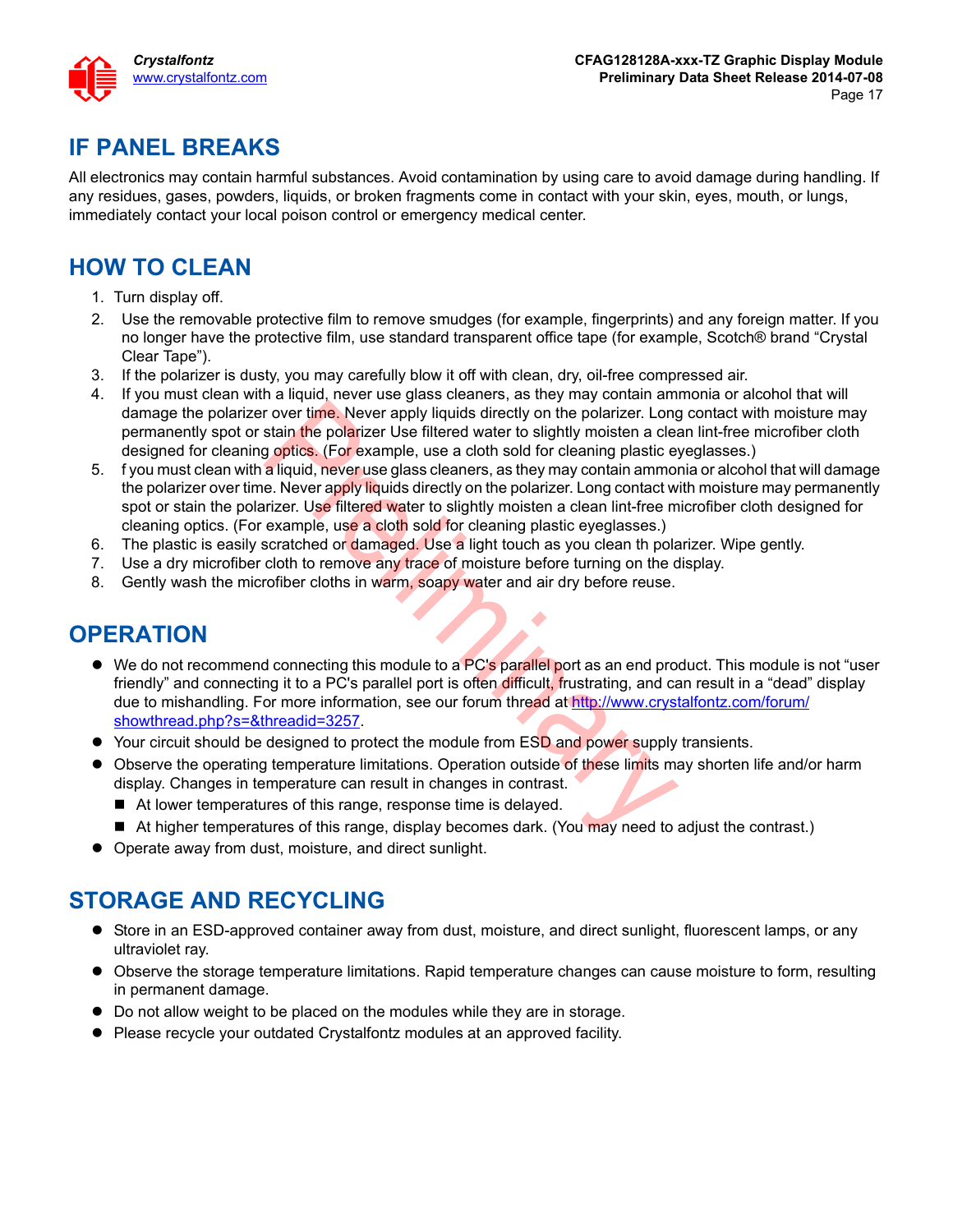

# <span id="page-17-0"></span>**APPENDIX A: QUALITY ASSURANCE STANDARDS**

## **INSPECTION CONDITIONS**

- **•** Environment
	- Temperature: 25±5°C
	- Humidity: 30~85% RH (noncondensing)
- For visual inspection of active display area
	- Source lighting: two 20-Watt or one 40-Watt fluorescent light
	- Display adjusted for best contrast
	- Viewing distance: 30±5 cm (about 12 inches)
	- Viewing angle: inspect at  $45^\circ$  angle of vertical line right and left, top and bottom

# **COLOR DEFINITIONS**

We try to describe the appearance of our modules as accurately as possible. For the photos, we adjust for optimal appearance. Actual display appearance may vary due to (1) different operating conditions, (2) small variations of component tolerances, (3) inaccuracies of our camera, (4) color interpretation of the photos on your monitor, and/or (5) personal differences in the perception of color.

# **ACCEPTANCE SAMPLING**

| ngle: inspect at 45° angle of vertical line right and left, top and bottom                                                                                                                                                                                                                                 |             |
|------------------------------------------------------------------------------------------------------------------------------------------------------------------------------------------------------------------------------------------------------------------------------------------------------------|-------------|
| <b>INITIONS</b>                                                                                                                                                                                                                                                                                            |             |
| he appearance of our modules as accurately as possible. For the photos, we a<br>display appearance may vary due to (1) different operating conditions, (2) sma<br>es, (3) inaccuracies of our camera, (4) color interpretation of the photos on you<br>s in the perception of color.<br><b>CE SAMPLING</b> |             |
| <b>DEFECT TYPE</b>                                                                                                                                                                                                                                                                                         | AQL*        |
| Major                                                                                                                                                                                                                                                                                                      | $\leq 65\%$ |
| Minor                                                                                                                                                                                                                                                                                                      | $1.0\%$     |
| * Acceptable Quality Level: maximum allowable error rate or variation from standard                                                                                                                                                                                                                        |             |
|                                                                                                                                                                                                                                                                                                            |             |
|                                                                                                                                                                                                                                                                                                            |             |
| <b>LASSIFICATION</b><br>as:                                                                                                                                                                                                                                                                                |             |

# **DEFECTS CLASSIFICATION**

Defects are defined as:

- Major Defect: results in failure or substantially reduces usability of unit for its intended purpose.
- $\bullet$  Minor Defect: deviates from standards but is not likely to reduce usability for its intended purpose.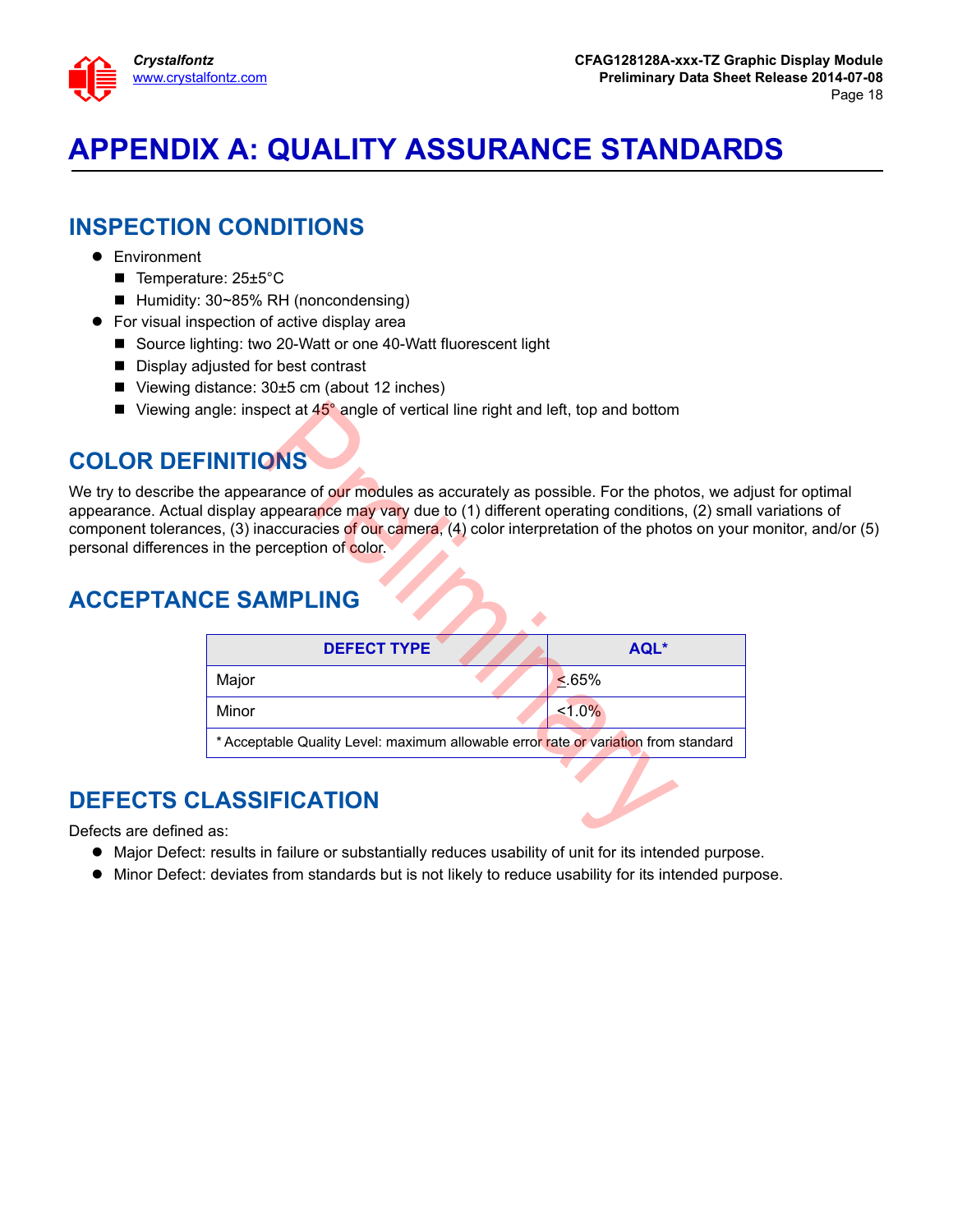

# **ACCEPTANCE STANDARDS**

<span id="page-18-1"></span><span id="page-18-0"></span>

| #              | <b>DEFECT TYPE</b>                         | <b>ACCEPTANCE STANDARDS CRITERIA</b>                                                                        |                    |                                       | <b>MAJOR/</b><br><b>MINOR</b> |
|----------------|--------------------------------------------|-------------------------------------------------------------------------------------------------------------|--------------------|---------------------------------------|-------------------------------|
| 1              | <b>Electrical defects</b>                  | 1. No display, display malfunctions, or shorted segments.<br>2. Current consumption exceeds specifications. |                    |                                       | Major                         |
| $\overline{2}$ | Viewing area defect                        | Viewing area does not meet specifications).                                                                 |                    |                                       | Major                         |
| 3              | Contrast adjustment<br>defect              | Contrast adjustment fails or malfunctions.                                                                  |                    |                                       | Major                         |
| 4              | Blemishes or foreign                       | Blemish                                                                                                     | Defect Size (mm)   | Acceptable Qty                        |                               |
|                | matter on display seg-<br>ments            |                                                                                                             | $\leq 0.3$         | 3                                     | Minor                         |
|                |                                            |                                                                                                             |                    | <2 defects within 10 mm of each other |                               |
| 5              | Other blemishes or for-                    | Defect size = $(A + B)/2$                                                                                   | Defect Size (mm)   | Acceptable Qty                        |                               |
|                | eign matter outside of<br>display segments |                                                                                                             | 50.15              | Ignore                                |                               |
|                |                                            | Length<br>Width                                                                                             | 0.15 to 0.20       | 3                                     | Minor                         |
|                |                                            |                                                                                                             | 0.20 to 0.25       | $\overline{2}$                        |                               |
|                |                                            |                                                                                                             | 0.25 to 0.30       | 1                                     |                               |
| 6              | Dark lines or scratches                    | Defect Width (mm)                                                                                           | Defect Length (mm) | Acceptable Qty                        |                               |
|                | in display area                            | $\leq 0.03$                                                                                                 | $\leq 3.0$         | 3                                     |                               |
|                | Width<br>Length                            | 0.03 to 0.05                                                                                                | $\leq 2.0$         | $\overline{2}$                        | Minor                         |
|                |                                            | 0.05 to 0.08                                                                                                | $\leq 2.0$         | 1                                     |                               |
|                |                                            | 0.08 to 0.10                                                                                                | $≤3.0$             | 0                                     |                               |
|                |                                            | $\geq 0.10$                                                                                                 | >3.0               | $\mathbf 0$                           |                               |
| 7              | Bubbles between polarizer film and glass   |                                                                                                             | Defect Size (mm)   | <b>Acceptable Qty</b>                 |                               |
|                |                                            |                                                                                                             | 50.20              | Ignore                                |                               |
|                |                                            |                                                                                                             | 0.20 to 0.40       | 3                                     | Minor                         |
|                |                                            |                                                                                                             | 0.40 to 0.60       | $\overline{2}$                        |                               |
|                |                                            |                                                                                                             | 20.60              | $\pmb{0}$                             |                               |